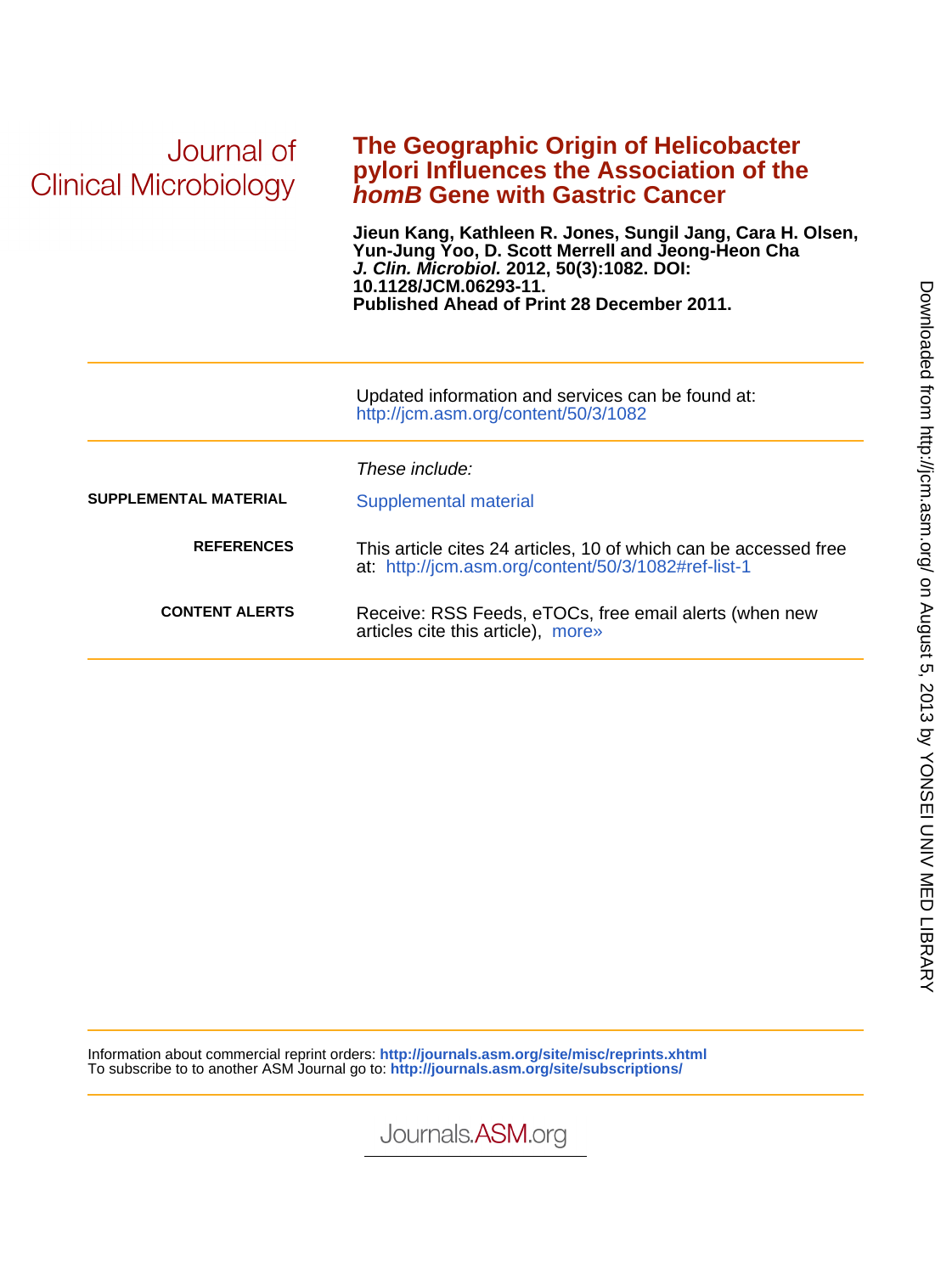

# **The Geographic Origin of** *Helicobacter pylori* **Influences the Association of the** *homB* **Gene with Gastric Cancer**

## **Jieun Kang, <sup>a</sup> Kathleen R. Jones, <sup>b</sup> Sungil Jang, <sup>a</sup> Cara H. Olsen, <sup>c</sup> Yun-Jung Yoo, <sup>a</sup> D. Scott Merrell, <sup>b</sup> and Jeong-Heon Chaa,d**

Department of Oral Biology, Oral Science Research Center, BK21 Project, Research Center for Orofacial Hard Tissue Regeneration, Yonsei University College of Dentistry, Seoul, South Korea<sup>a</sup>; Department of Microbiology and Immunology, Uniformed Services University of the Health Sciences, Bethesda, Maryland, USAb; Department of Preventive Medicine and Biometrics, Uniformed Services University of the Health Sciences, Bethesda, Maryland, USA<sup>c</sup>; and Oral Cancer Research Institute, Yonsei University College of Dentistry, Seoul, South Koread

# **We found that South Korean** *Helicobacter pylori* **isolates predominantly carry** *homB* **at locus B and that there is no association between the** *homB* **allele and the** *cagA* **allele or the development of gastric cancer within this population. Uniquely, several East Asian strains carried multiple copies of the** *hom* **genes.**

**H***elicobacter pylori* colonizes the gastric mucosas of over 50% of the world's population [\(6,](#page-4-0) [13\)](#page-4-1) and is the etiological agent of gastritis, duodenal ulcers, gastric ulcers, gastric adenocarcinoma, and mucosa-associated lymphoid tissue lymphoma [\(4,](#page-4-2) [5,](#page-4-3) [19,](#page-4-4) [20,](#page-4-5) [22\)](#page-4-6). Due to this bacterium's association with gastric cancer, which is the second most common cause of cancer-associated death [\(14\)](#page-4-7), the World Health Organization has classified *H. pylori* as a class I carcinogen [\(8\)](#page-4-8). Gastric cancer mortality rates vary geographically; the highest rates are in East Asian countries like China, Japan, and South Korea, which also display high rates of *H. pylori* infection [\(7,](#page-4-9) [8,](#page-4-8) [21,](#page-4-10) [23\)](#page-4-11). Clearly, gastric diseases are due, at least in part, to infection by *H. pylori*, and the ultimate disease developed appears to be affected by variability in *H. pylori* virulence factors. Recently, we presented detailed epidemiological studies of *cagA* and *vacA* from a collection of 260 isolates from South Korea [\(9,](#page-4-12) [10,](#page-4-13) [11\)](#page-4-14). Our studies showed that there is a significant association between infection with *H. pylori* strains carrying the EPIYA-ABD *cagA* genotype and the development of gastric cancer [\(11\)](#page-4-14). Moreover, the majority of *H. pylori* isolates encoded the most virulent CagA (EPIYA-ABD) and VacA (s1/i1/m1) proteins [\(9,](#page-4-12) [11\)](#page-4-14). The polymorphisms in *cagA* and *vacA*, alone and in concert, impact the progression to severe gastric disease, but the impact of these two virulence factors alone is not sufficient to explain the vast discrepancy in gastric cancer rates between East Asian and Western populations. Thus, it is important to examine the impacts of different virulence factors among both Western and East Asian populations [\(9,](#page-4-12) [10,](#page-4-13) [11,](#page-4-14) [16\)](#page-4-15).

*In vitro*, *Helicobacter* outer membrane B (HomB) promotes the secretion of the proinflammatory cytokine interleukin-8 (IL-8) and increases *H. pylori*'s ability to adhere to host cells [\(15\)](#page-4-16). More importantly, *homB* presence is significantly associated with development of peptic ulcer disease in Portuguese children and young adults [\(15,](#page-4-16) [18\)](#page-4-17) and with gastric cancer development and the presence of *cagA* in U.S. and Colombian populations [\(12\)](#page-4-18). These findings suggest that the outer membrane protein HomB is a novel virulence factor. Thus, it and other members of the small paralogous family of *hom* adhesion molecules are currently being investigated. The two best-studied *hom* genes, *homA* and *homB*, are 90% identical at the nucleotide level [\(2,](#page-4-19) [3,](#page-4-20) [18\)](#page-4-17). These *homA* and *homB* genes can be present at two different loci within the *H. pylori* genome: locus A and locus B. Strains can carry a single copy of one of the *hom* genes, a double copy of a single gene, a single copy of each gene, or neither gene [\(15,](#page-4-16) [16\)](#page-4-15). Previous studies suggest geographic differences, either in distribution, location, or copy number, of the *hom* genes in the genome and suggest that these differences influence any association with disease outcome [\(15,](#page-4-16) [16,](#page-4-15) [17\)](#page-4-21).

In the present study, our collection of 260 South Korean isolates was assessed for any associations between the distribution of the *homA* or *homB* genes and disease state, as well as any associations between the *hom* genes and the different *cagA* and *vacA* alleles. The South Korean isolates include 115 isolates from patients diagnosed with gastritis, 60 isolates from patients diagnosed with gastric ulcers, 55 isolates from patients diagnosed with duodenal ulcers, and 30 isolates from patients diagnosed with gastric cancer [\(9,](#page-4-12) [10,](#page-4-13) [11\)](#page-4-14). A complete description of all strains can be found in Table S1 in the supplemental material.

To analyze the *hom* genotype of the South Korean *H. pylori* strains, the presence of the *homA* and/or *homB* gene(s) was identified by a single PCR with the *hom* primers hf and hr [\(Table 1](#page-2-0) and [Fig. 1\)](#page-2-1). We successfully genotyped 225 samples for which we had complete epidemiological data for the *hom* genes [\(Fig. 2;](#page-3-0) see also Table S2 in the supplemental material). Of note, two strains showed an amplicon with a length that was intermediate (approximately 146 bp) of what was expected for either the *homA* PCR product ( $\sim$ 128 bp) or the *homB* PCR product ( $\sim$ 161 bp). This intermediate-length *hom* or *ihom* genotype has been previously described and shown to be due to random deletions and/or insertions within the *hom* genes [\(12\)](#page-4-18).

Once the strains were genotyped for the presence of the two *hom* genes, we next sought to define the copy numbers and locations of the genes. This was accomplished through two additional PCRs [\(Fig. 1\)](#page-2-1). The distribution of *homA/homB* is shown in [Fig. 2.](#page-3-0) Within this pop-

Received 4 November 2011 Accepted 19 December 2011

Published ahead of print 28 December 2011

Address correspondence to D. Scott Merrell, dmerrell@usuhs.mil, or Jeong-Heon Cha, Jcha@yuhs.ac.

J. Kang and K. R. Jones contributed equally to this article.

Supplemental material for this article may be found at http://jcm.asm.org/. Copyright © 2012, American Society for Microbiology. All Rights Reserved. [doi:10.1128/JCM.06293-11](http://dx.doi.org/10.1128/JCM.06293-11)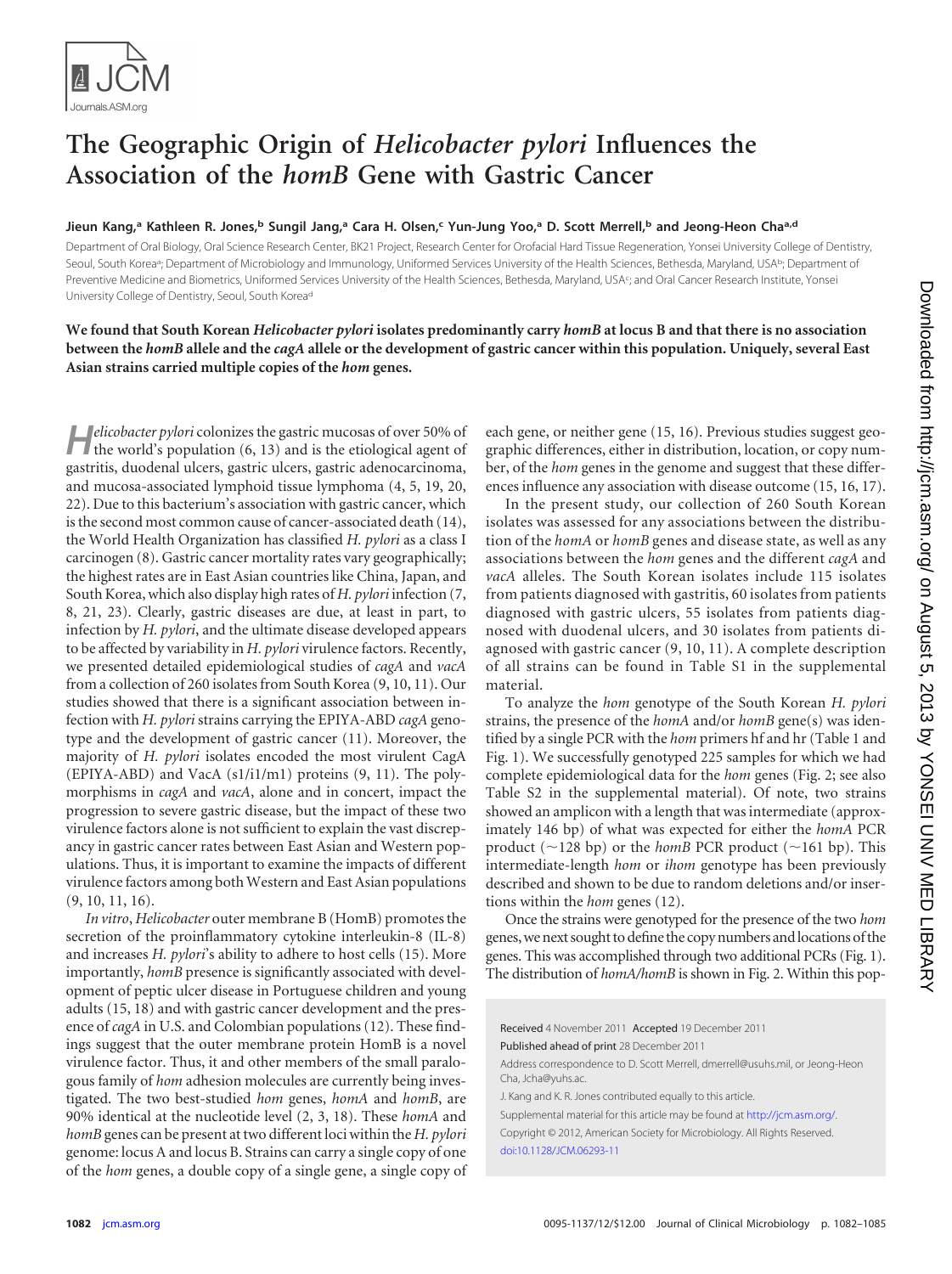<span id="page-2-0"></span>**TABLE 1** Primer sequences

| Primer name              | Primer sequence             | Reference  |
|--------------------------|-----------------------------|------------|
| $hf(F1-jhp0870/jhp0649)$ | AGAGGGTGTTTGAAACGCTCAATA    | 18         |
| $hr(R1-jhp0870/jhp0649)$ | GGTGAATTCTTCTGCGGTTTG       | 18         |
| Af (F1-jhp0648/HP0709)   | <b>TAATTTCGCGCAAAAACATC</b> | 18         |
| Ar (R1-jhp0650/HP0711)   | ATTCCAGCGCCTAATGGAC         | 18         |
| Bf (F1-jhp0869/HP0935)   | AAGAGGATTGCGTGGTGGAGTTG     | 18         |
| Br (R1-jhp0871/HP0936)   | GGGTTGCCTTTGGGCTTGGA        | 18         |
| $K-Af$                   | TGGAATATTGATATAAAGAAGTG     | This study |
| $K-Ar$                   | GGGTTTAATAGGATGAGCCGC       | This study |
| $K-Bf$                   | GATTTTCCCCACTCTTTTTATGG     | This study |
| $K-Br$                   | GGTTTTTGTCCATGAACATGC       | This study |
|                          |                             |            |

ulation, 212 isolates carried a single*hom*gene at locus B (35,-/*homA*; 175,  $-$ /homB; and 2,  $-$ /ihom). This is in contrast to Western strains that carry a single *hom*gene at locus A 100% of the time [\(15,](#page-4-16) [16\)](#page-4-15). Also, this distribution is different from what has been reported for Western strains, which show a much more evenly distributed population of isolates carrying *homA* or *homB* [\(15,](#page-4-16) [16\)](#page-4-15). In our population, three isolates were indeterminate for the presence of the *homB*gene at locus A but were positive for occupation at locus B (homB<sup>+/-</sup>/homB). These 3 *homB/*-*/homB* isolates were included as *homB*-positive strains for the statistical analysis but were eliminated from the data set when assessing the impact of multiple copies of the *hom* genes. Six strains carried multiple *hom* genes (4 *homA/homA*, 1 *homB/homB*, and 1*homA/homB*), which is again in contrast to previous studies that suggested that Western strains carry multiple copies of *homA* and/or *homB* but East Asian strains do not [\(15,](#page-4-16) [16\)](#page-4-15). Our finding is perhaps not surprising since our collection of East Asian isolates is much larger than the collection previously examined.

Finally, four strains failed to amplify either *hom* gene at either locus A or locus B and therefore were considered *hom* negative.



<span id="page-2-1"></span>**FIG 1** Genotyping of the *hom* genes at the respective loci. (Top) Schematic representation of the two loci where the *hom* genes are traditionally found, locus A and locus B. The annealing positions (arrows) and names of the primers used in this study are shown. The presence of a *hom* gene in a particular locus is depicted by the presence of a dashed box. (Bottom) The strains were genotyped for the *hom* gene by a single PCR with the hf and hr primers. A PCR amplicon of 128 bp indicates the presence of the *homA* gene, and an amplicon of 161 bp denotes the presence of the *homB* gene. In order to determine the location (locus A or B) of the *hom* gene, two additional PCRs were performed. To amplify locus A, primers Af and Ar were used, and to amplify locus B, the Bf and Br primers were used, as previously described [\(18\)](#page-4-17). If an indeterminate result was obtained from the PCR using the Af and Ar primers or Bf and Br primers, another PCR with the K-Af and K-Ar primers or K-Bf and K-Br primers [\(Table 1\)](#page-2-0) was performed. These K-Af/K-Ar and K-Bf/K-Br primers were designed according to the genome sequences of the Korean *H. pylori* strains HP51 and HP52 (GenBank accession numbers [CP000012](http://www.ncbi.nlm.nih.gov/nuccore?term=CP000012) and CP001680, respectively). For locus A, a resulting amplicon of 300 to 900 bp indicates that locus A is empty, whereas the presence of a 2,000- to 2,500-bp amplicon confirms that locus A is occupied by a *hom* gene. In the case of locus B, a 1,300- to 1,800-bp amplicon denotes that B is empty and the presence of a 2,500- to 4,000-bp amplicon indicates that locus B is occupied by a *hom* gene. (Left) For the K3-CA strain, the PCR with the hf and hr primers yielded a single amplicon of 161 bp (second lane), denoting the presence of the *homB* gene. The PCR with the Af and Ar primers (amplifying locus A) yielded a 600-bp product, indicating that locus A is empty (third lane), whereas a 3,000-bp amplicon produced from the PCR using the Bf and Br primers indicates that locus B is occupied (fourth lane). These results indicate that K3-CA has a genotype of -/homB. (Right) For K57-G and any strains that carried both *homA* and *homB*, an additional set of nested PCRs was also performed. First, PCRs with the hf and hr primers yielded two differently sized amplicons, a 128-bp amplicon, indicating the presence of a *homA* allele, and a 161-bp amplicon, indicating the presence of a *homB* allele (first lane). Next, a PCR using the Af and Ar primers or the K-Af and K-Ar primers yielded a 2,000-bp amplicon, which denotes an occupied locus. In the case of K57-G (right, third lane), the K-Af and K-Ar primers were used to amplify locus A because it showed no band for PCR using the Af/Ar primers. This PCR product was then purified and used as the template in a PCR using the hf and hr primers (fourth lane). This PCR yielded a 128-bp amplicon, which indicates that *homA* is located at locus A. Next, a PCR was performed using the Bf and Br primers, which yielded a 3,000-bp product (fifth lane). This again indicates an occupied locus B, and this PCR product was purified and used as the template in a PCR using the hf and hr primers. This PCR yielded a 161-bp amplicon (right, sixth lane), which indicates that *homB* is located at locus B. Thereby, these results indicate that K57-G has a genotype of *homA/homB*.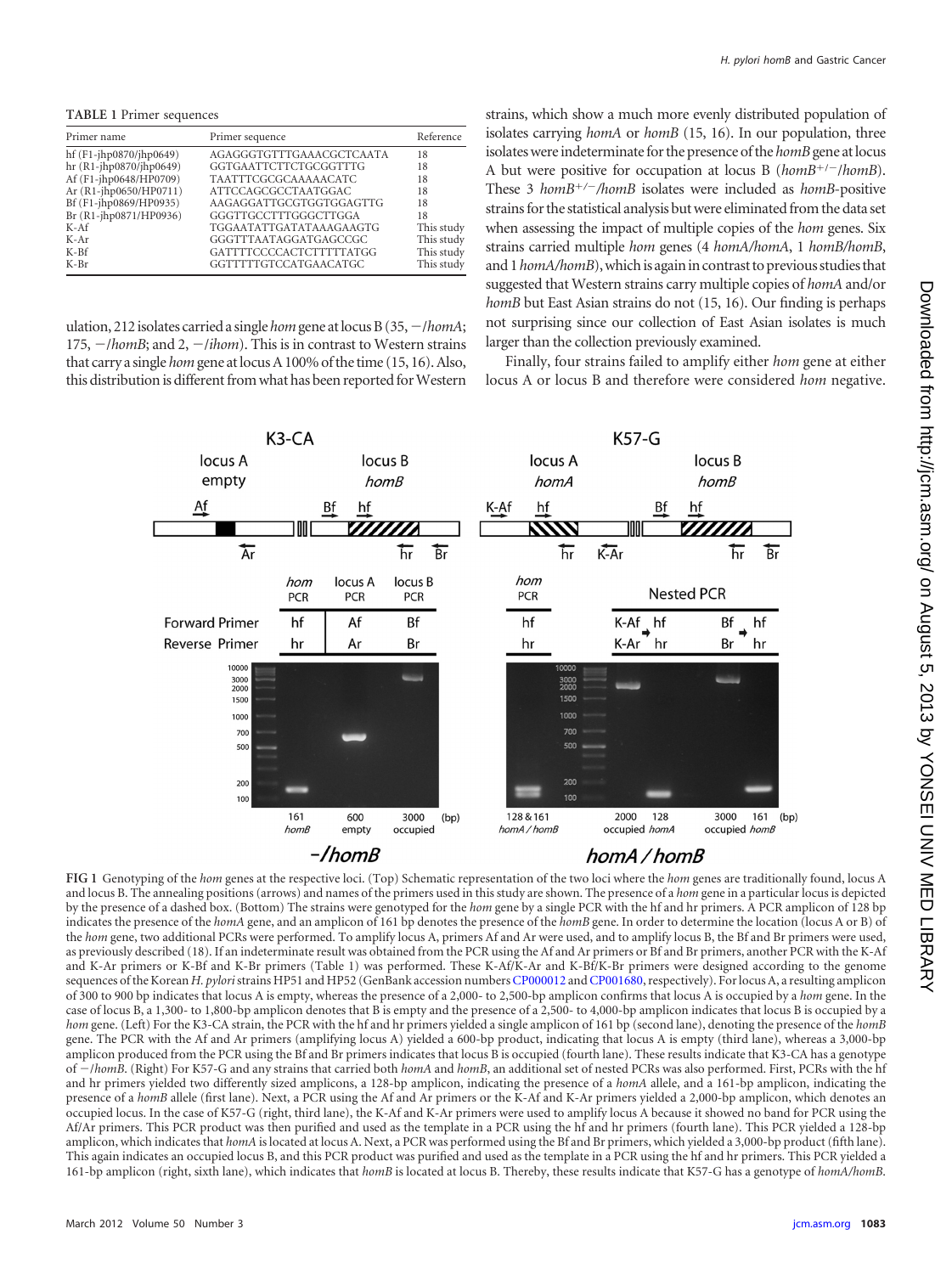| H. pylori genome                      | locus A  | locus B      |                                                |
|---------------------------------------|----------|--------------|------------------------------------------------|
| Single-copy<br>genotype               |          | homA<br>homB | $35/225 = 15.6%$<br>$175/225 = 77.8%$<br>94.2% |
|                                       |          | ihom         | $2/225 = 0.9 \%$                               |
|                                       | homA     | homA         | $4/225 = 1.8\%$                                |
| Double-copy                           | homB     | homB         | $1/225 = 0.4 \%$<br>2.7%                       |
| genotype                              | homA     | homB         | $1/225 = 0.4 \%$                               |
|                                       | homB     | homA         | $0/225 =$<br>$0\%$                             |
| None                                  |          |              | $4/225 = 1.8%$                                 |
| Indeterminate for<br>homB copy number | $homB^+$ | homB         | $3/225 = 1.3\%$                                |

<span id="page-3-0"></span>**FIG 2** A schematic of the distribution of *hom* genes at the respective loci within this South Korean population is shown.  $homB^{+/-}$  indicates that the amplification of locus A was unsuccessful. Therefore, the strains are *homB* positive and there is at least a single copy of *homB* found at locus B, but it cannot be determined whether or not they have two copies of *homB*. These strains were included as *homB*-positive strains for the statistical analysis but were eliminated from the data set when assessing the impact of multiple copies of the *hom* genes. To the right of the schematic, the percentage of the overall population of each individual genotype is indicated.

For these four  $-/-$  strains, PCR amplification of locus A and locus B yielded products that were indicative of an empty locus. However, each of the four  $-/-$  strains indicated the presence of a *hom*gene through the *hom* PCR amplification: two had *homA*, one had *ihom*, and one had *homA* and *homB.* This suggests that for these strains, *homA* or *homB* is presumably located at an alternate unknown location within the genome. It is interesting to speculate that perhaps *homA*or *homB* may be carried in the normal locus for the virtually unstudied *homC* or *homD* gene. Further study is clearly necessary to elucidate whether the location of the *homA/ homB* genes corresponds to a functional difference and whether *homA/homB* can be located at other locations besides locus A and locus B. Of note, no strains carrying  $homA/-$ ,  $homB/-$ , or  $homB/$ *homA* alleles were found.

We next assessed whether there was an association between the distribution of the individual *hom* genes and the disease state. A complete breakdown of the relationship between the *hom* alleles and the disease state is provided in Tables S1 and S2 in the supplemental material. The Fisher exact test was used to analyze two-way associations with SAS version 9.1 software (SAS Institute Inc., Cary, NC). There was no association between the distribution of the *hom* gene and the disease state among this population of East Asian strains  $(P = 0.9978)$ , a result which is in direct contrast to the association found in Western populations [\(12,](#page-4-18) [15\)](#page-4-16). In fact, there was no association regardless of which disease states were assessed [\(Table 2\)](#page-3-1).

Since there is a statistical association between the presence of *homB* and gastric cancer in Western populations, which carry the single *hom* gene at locus A, and not in East Asian populations, which carry the single *hom* gene at locus B, these data perhaps suggest that the location of the *hom* gene within the genome is important. Genes carried at one particular locus could be ex-

pressed at greater levels; the promoters of *homA* and *homB* may differ enough to influence transcriptional levels of each gene, or the different loci within the genome may provide the ability to bind and influence overall levels of the *hom* transcript for different enhancers/inhibitors of each *hom* gene.

Recently, it has become clear that individual virulence factors interact in order to impact *H. pylori* pathogenesis [\(1,](#page-4-22) [9,](#page-4-12) [10,](#page-4-13) [24\)](#page-4-23). Since *homB* is associated with *cagA* within Western populations [\(12,](#page-4-18) [15\)](#page-4-16), we next assessed the distribution of *hom* genes in combination with the *cagA* alleles, the *vacA* alleles, and the disease state. A complete breakdown of the strains based on these factors is provided in Table S3 in the supplemental material. We first assessed if there was any association between the distribution of the *hom* alleles and the different *cagA* alleles (a canonical EPIYA-ABD versus all other EPIYA motifs). We found that there was no association between the distribution of the *hom* alleles and the different *cagA* alleles ( $P = 0.0872$ ). Furthermore, when each gene was considered separately, there was no association between the distribution of *homA* ( $P = 0.6139$ ) or that of *homB* ( $P = 0.2217$ ) across the different *cagA* alleles. We next analyzed the association between the distribution of the *hom* alleles and the different *vacA* alleles (see Table S3 in the supplemental material) and found that the distribution of *vacA* alleles among the two *hom* genes was statistically significant ( $P = 0.0142$ ). This association was dependent only on the *homB* allele ( $P = 0.0275$ ), since there was no association between the distribution of the *homA* allele and that of the *vacA* allele ( $P = 0.3955$ ). The overall association between the *vacA* alleles and the *hom* alleles was also influenced by the distribution of *cagA* alleles; the association was present in the non-EPIYA-ABD population  $(P = 0.0319)$  but not in the EPIYA-ABD population ( $P = 0.1014$ ). Due to this difference, we used loglinear modeling to determine if there was a three-way association between the *cagA*, *vacA*, and *hom* alleles. However, no association between these three virulence factors was identified  $(P = 0.681)$ . Another interesting aspect of this *vacA/hom* association was that it appeared to be influenced by the age of the patient; the association only became evident in the population above 60 years of age (*P* 0.0076). A higher-order association between the *cagA*, *vacA*, and *hom* alleles and disease states was also assessed, but no significant associations existed between the virulence factors and the disease state.

<span id="page-3-1"></span>**TABLE 2** Significance of the associations between the distributions of *homA/homB* and the disease states

|                                                                                                                      | P value for distribution of: |        |        |  |
|----------------------------------------------------------------------------------------------------------------------|------------------------------|--------|--------|--|
| Disease comparison                                                                                                   | hom <sup>a</sup>             | homA   | homB   |  |
| Across all diseases                                                                                                  | 0.9978                       | 0.9802 | 0.9335 |  |
| Gastritis vs all other diseases                                                                                      | 0.8953                       | 0.7215 | 0.7311 |  |
| Duodenal ulcers vs all other diseases                                                                                | 1.0000                       | 1.0000 | 1.0000 |  |
| Gastric ulcers vs all other diseases                                                                                 | 0.9219                       | 1.0000 | 1.0000 |  |
| Gastric cancer vs all other gastric diseases                                                                         | 0.8805                       | 0.7931 | 0.6121 |  |
| Peptic ulcers (both duodenal and gastric<br>ulcers) vs gastritis and gastric cancer                                  | 1.0000                       | 1.0000 | 1.0000 |  |
| More severe diseases (gastric ulcer and<br>gastric cancer) vs less severe diseases<br>(gastritis and duodenal ulcer) | 0.9379                       | 0.8481 | 0.7146 |  |
| Gastritis vs peptic ulcers vs gastric cancer                                                                         | 0.9803                       | 0.9084 | 0.7894 |  |

*a hom* represents the distribution of the *homA*, *homB*, and *hom*-negative strains for the different disease states listed.